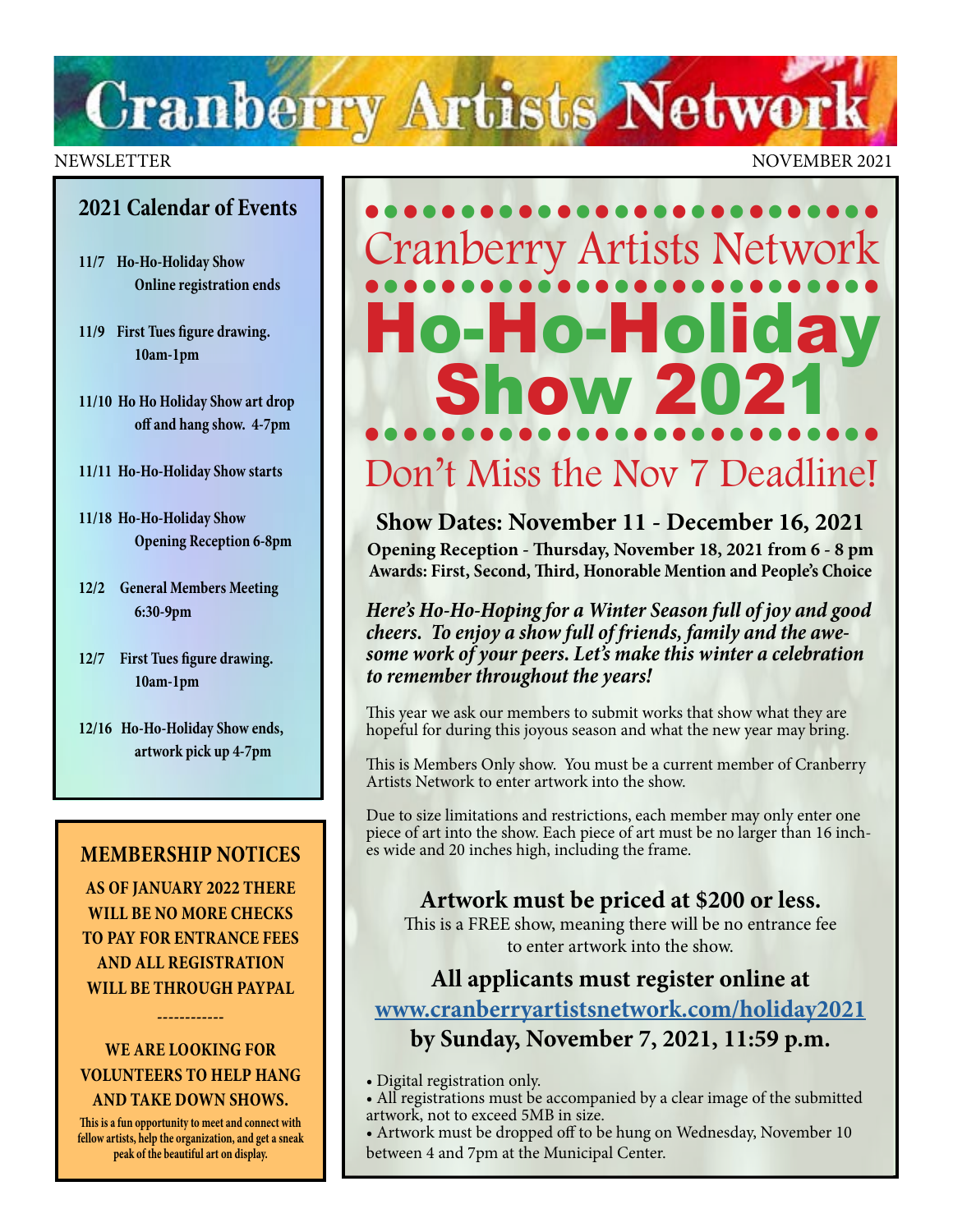

## **Collage Meet-Up by Contemporary Craft**

Join us on the third Wednes- day of the month for Collage Meet-up day in the Mixed Me- dia Studio.

Meet-ups are a great way to get to know other artists working in a similar medium and enjoy the company of others while<br>you craft. No formal instruction is offered during the meetup, but everyone is encouraged to learn from each other.

Dates: Nov 17 & Dec 15

Time: 11am-1:30pm

Cost: Pay what you can. There is a suggested \$10 donation per session.

Materials: Bring your own materials (paper, glue sticks, etc.)<br>and feel free to use Contemporary Craft's stash of old mar-<br>keting postcards, etc. to create your collages. Contemporary Craft will provide scissors, cut- ting mats, and a large, bright Studio space to work in!

Lunch: You are welcome to bring a bag lunch to enjoy while you are here or you can order food from any of Pitts- burgh's many meal delivery services.

Location: Contemporary Craft (5645 Butler St., Pittsburgh, PA 15201)

COVID-19: Masks are not re- quired for vaccinated visitors

If you require accessibility ac- commodations, please let us know by calling 412.261.7003 and we are happy to assist you.



## **NOVEMBER FEATURED ARTISTS WELCOME NEW MEMBERS!**







**MARY DESANZO Email: Irdesanzo@comcast.net Primary Media: Oil Member Information**: I have been a member of the Beaver Art Group and the Beaver Valley Artists for several years. I have won several honorable mention awards and once placed second in our yearly shows at the Merrick Art Gallery. I will always have a special place in my heart for the Merrick Art Gallery since my 4th grade entry was selected for a grade school showing

many, many years ago. I have always loved creating art and briefly took lessons from Suzanne French Luker when we lived Virginia in the 90's.





**NICOLETTE GERMAIN Email: nicolette@zoominternet.com Primary Media: Photography Member Information:** Nicolette's Memories Photography captures mo-

ments in time unaltered in various formats. I have been looking at life thru a camera lens since my teens & have displayed & sold in my own storefront plus various shops & galleries. These days you will find my photo tent set up at area festivals. Would love to meet you!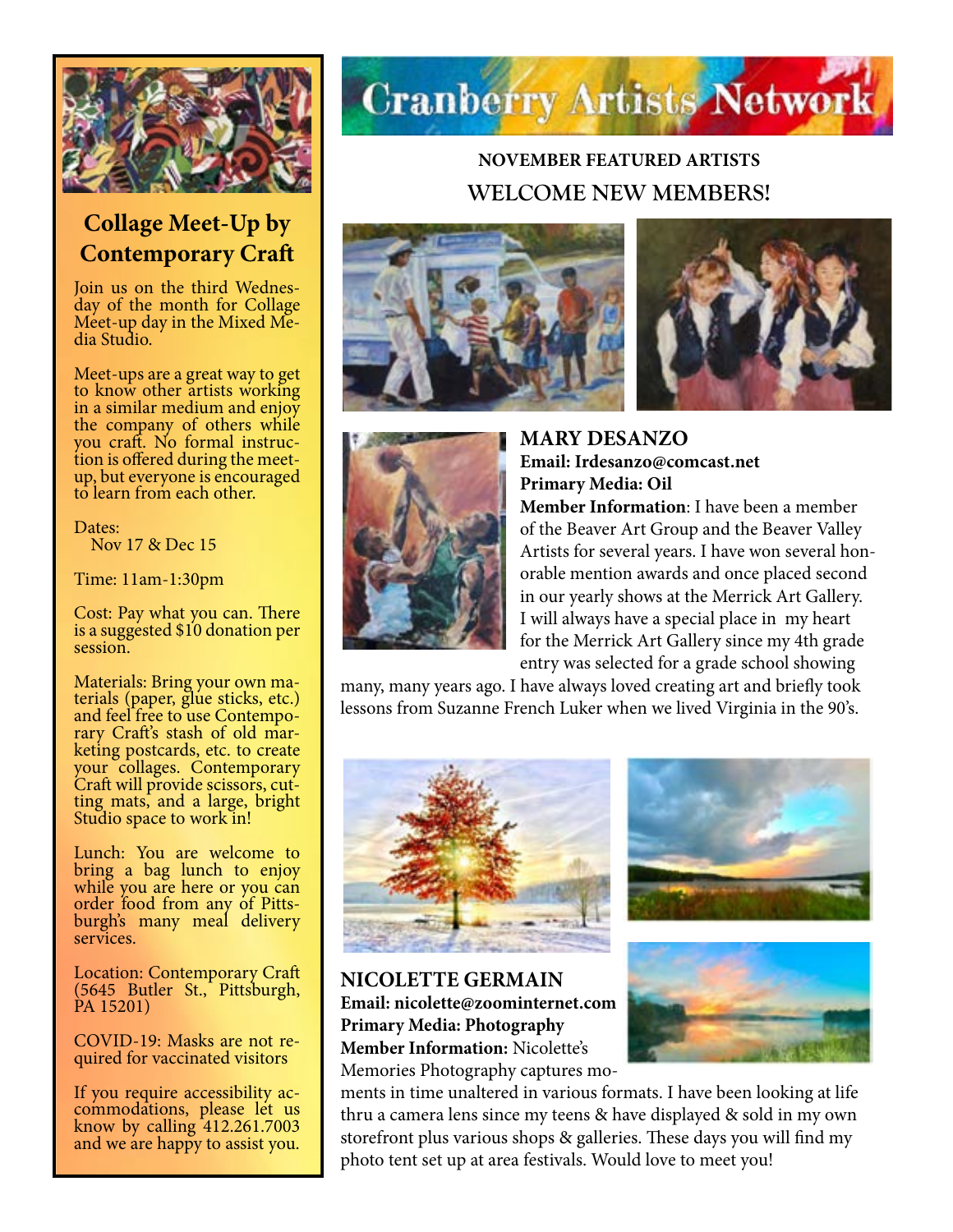

### **WELCOME NEW MEMBERS!**







**KENNETH HALL Email: kh7003016@gmail.com Primary Media: Pencil, pen, gouche Member Information:** BA and Med in Art Education - 27 years teaching Art in the public schools (retired) member North Hills Art Center, Won first prize in combined categories 2000 Cranberry Council for the Arts show...won first prize for mixed media in 2002 Cranberry Council Art show. Armature and professional artist for forty six years.



### **ROSE OTTAVIANI Email: rose.otto6@gmail.com Primary Media: Acrylic mixed media**

**Member Information:** I am a self-taught artist and have loved art from a very young age. I enjoy exploring new media and recently have developed a passion for abstract artwork. I have a B.S. in both Biology and Nursing and work casually as a Pediatric Nurse. I am married with 2 children and our lovely dogs.

## **CALL FOR ARTISTS**



### **June 30, July 1, 2, & 3, 2022**

You are invited to enter the Westmoreland Art Nationals Juried Fine Art & Photography Exhibition. Attached is an entry form. Please take note that the deadline is Friday, March 4, 2022. All entry forms must be postmarked or hand delivered on or before this date.

Since 1978, the Westmoreland Art Nationals has attracted submissions from not only local artists, but also regional, national, and international talents. The first exhibit will be held at the Westmoreland County Community College from Saturday, May 21 through Wednesday, June 8 with the second exhibit taking place Thursday, June 30 through Sunday, July 3 as part of the Westmoreland Arts & Heritage Festival. The opening reception for the Festival exhibit will take place on Saturday, June 25. You may enter as many pieces as you would like to be considered in both of our exhibits. Along with two physical on-site exhibits, we will again offer digital presentation for both live shows. Both shows provide excellent exposure for you and serve as wonderful networking opportunities to meet other distinguished artists in your field.

The 2022 Westmoreland Art Nationals entry form is available at

#### **[https://artsandheritage.com/](https://artsandheritage.com/art-nationals/) [art-nationals/](https://artsandheritage.com/art-nationals/)** as a PDF form.

We welcome and encourage you to invite others to apply.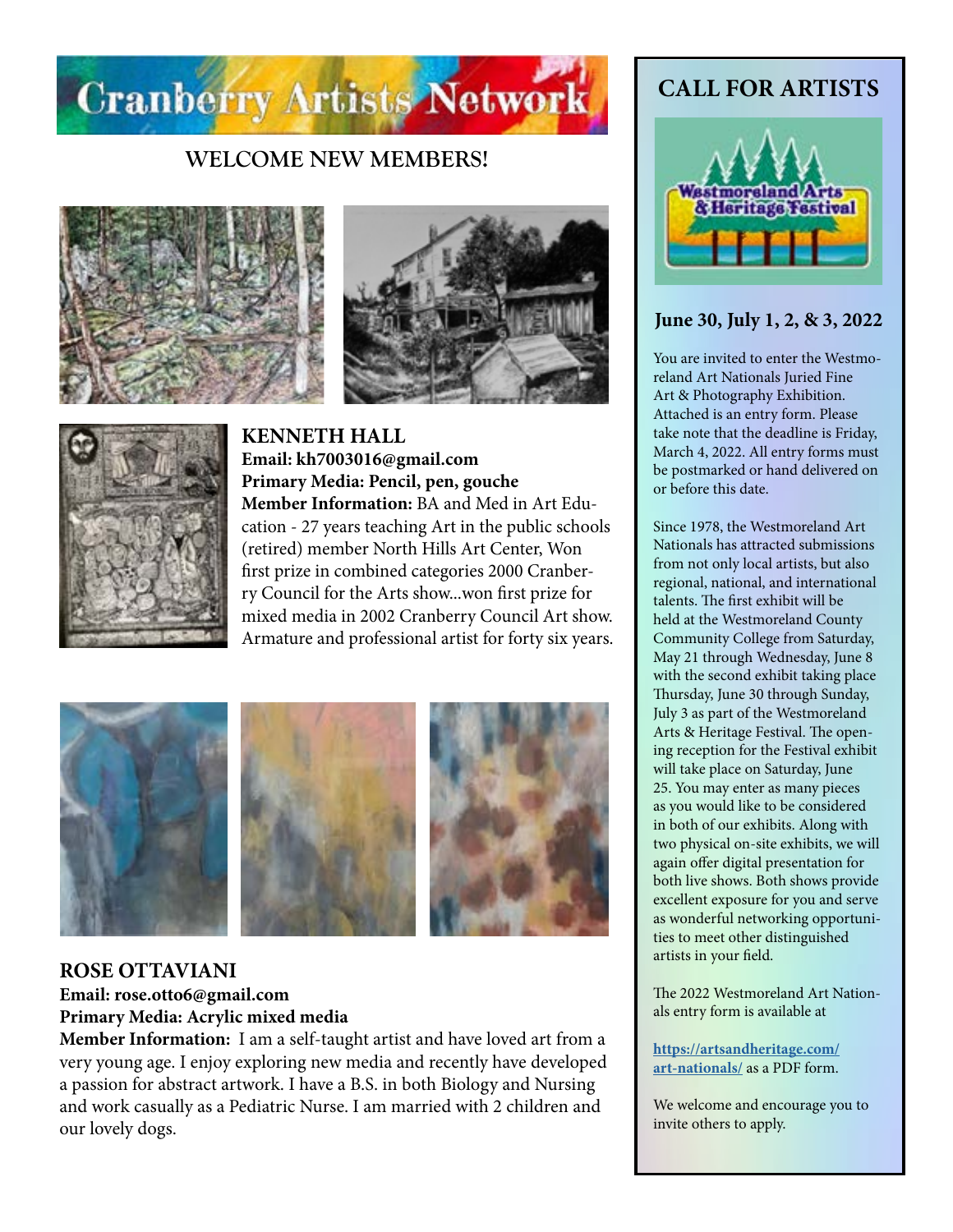

## **JOIN US! The West Hills Art League is Accepting New Members!**

Membership year is Sept 1 -Aug 31 *Membership is open to all art enthusiasts who share our mission.*

Membership Cost: \$25 single and \$35 family Some membership benefits include:

- Guest speakers and demos
- Monthly Show and Share
	- Plein Air Days
- Annual art show and other league-sponsored events
- Ongoing Pittsburgh Airport Area Chamber of Commerce Gallery
- Newsletters and Social Media

### •Interaction with artists

For more info and sign up form please visit our Membership Page at **[http://westhillsartleague.com/](http://westhillsartleague.com/
)**

## **Cranberry Artists Network**

### **WELCOME NEW MEMBERS!**







**JILL WIGGINS Email: jillclimbs@gmail.com Primary Media: Photoshop Member Information:** I have worked as a teaching artist at Manchester Craftsmens Guild for the past 18 yrs. I teach adult classes in photography, Photoshop, Illustrator and 3D modeling and laser engraving. Most of my artistic awards have been through my documentary video work. I have sold photographs and Photoshop work through our staff shows.

#### MEMBER NEWS

Jody Neugbauer is happy to have three pieces included in "Random Effects" at the Soap Gallery in Youngstown, Ohio. The show will run until December 17th!

You are invited to the <u>Jpening Reception</u> Random Effects" a juried Art Exhibition<br>Friday, November 5 from 5-9pm<br>at the SOAP Gallery<br>Washington the Harden Arts of Artists on finds and 100 works of 2D & 3D art ded by Diane Drapcho. Beverages will be available y Random Acts of Artists RAA





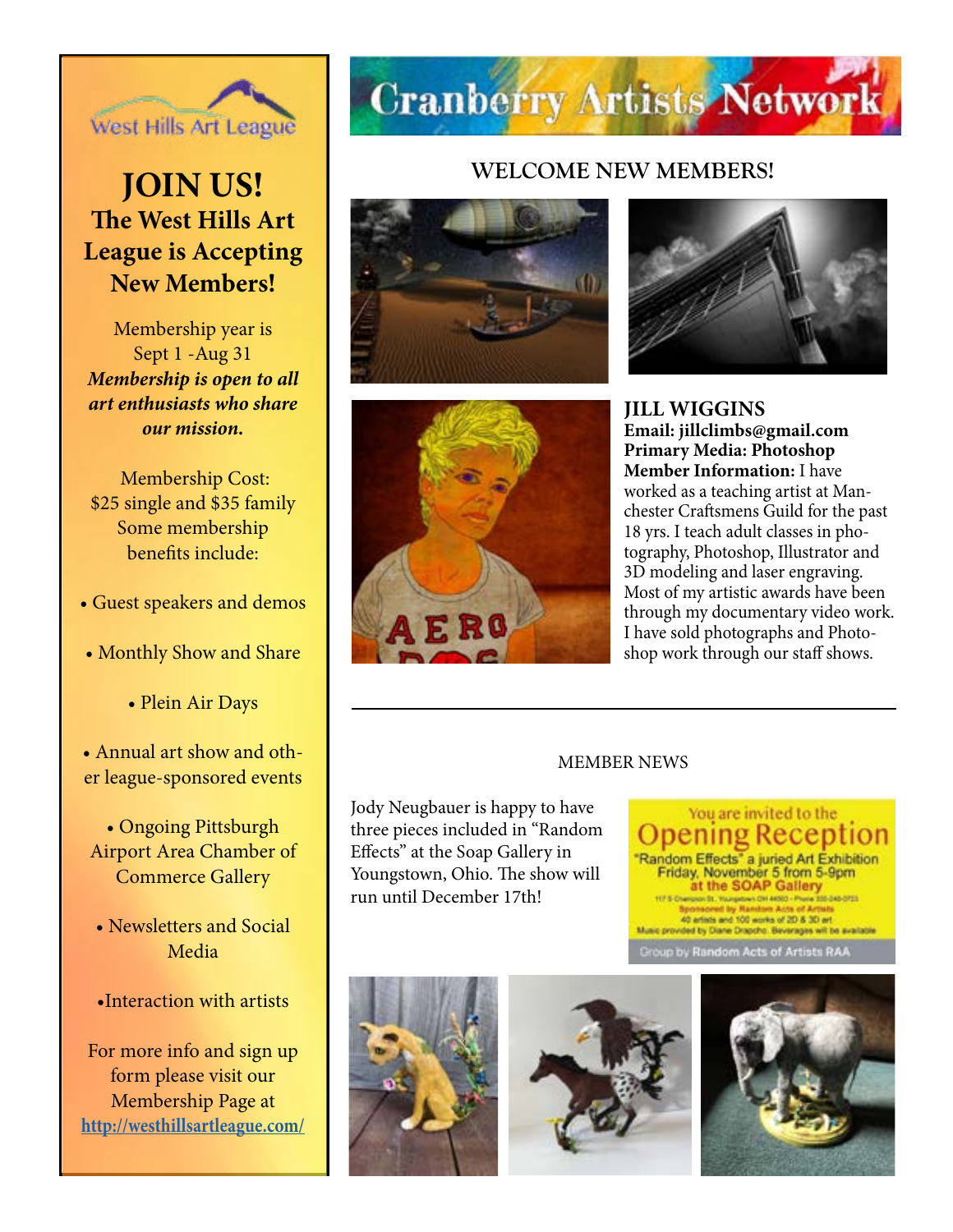

### MEMBER NEWS



**Debra Tobin** received a bronze award in the Camelback Gallery's Portraits 2021 Painting Competition for her acrylic painting "James and his Autoharp".

**James Tobin** was a Special Mention Finalist for the Camelback Gallery 2021-2022 Online Solo Artist Exhibition Series.

**Steph Moraca**'s "Great Sand Dunes Sunset" will be included in the SAMA Regional Juried Exhibition hosted by the Southern Alleghenies Museum of Art in Ligonier Valley.





"Elephant Dance", watercolor by West Hills Artist **Josette Baker** was awarded an Honorable Mention at the Butler Nature and Wildlife Exhibit.

Gina Judy was awarded second-prize in the 2021 Spokane Watercolor Society Juried Member Show.

#### OPEN STUDIO :

This is a reminder. The Open Studio this month will be on November 9 because of elections. Location is the Municipal Center on Rochester Road in Cranberry Township. We start working from the model at 10:00 AM so try to get there a few minutes ahead to set your supplies up.



## **CALL FOR ARTISTS**



Market Dates: November 20-December 11, 2021

Preview Party: November 19, 6pm-9pm

Market Hours: Mondays thru Saturdays, 10am-3pm Tuesday Evenings, 7-9pm

Delivery of Items: November 8-12, 10am-3pm, November 9, 7-9pm & November 13, 10am-12pm

Pick up of Items: December 14, 7-9pm December 15-17, 10am-3pm, December 18, 10am-12pm

Please register to reserve your place by October 15 or as space allows.

We look forward to displaying and selling your creations!



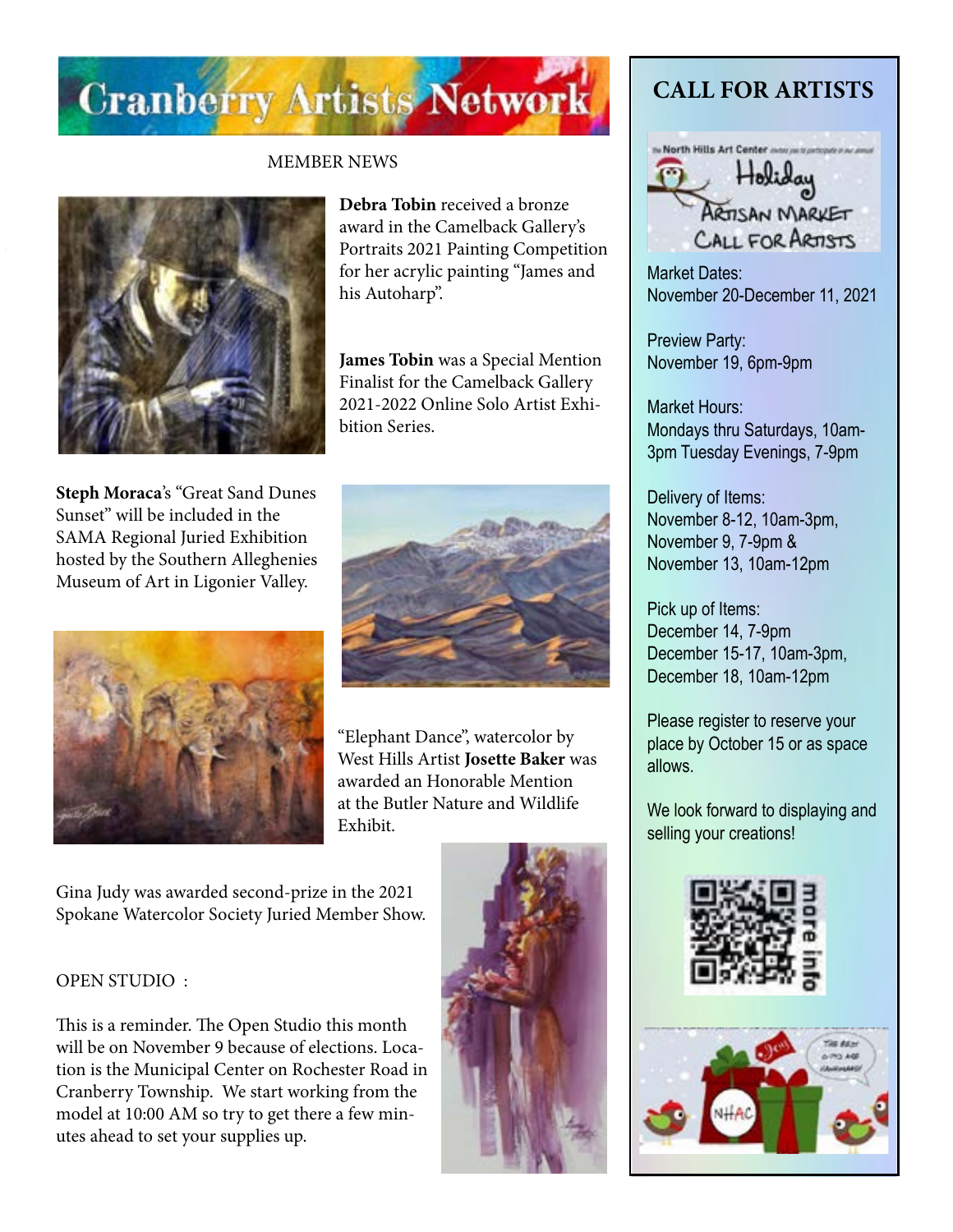## **CALL FOR ARTISTS**



**AUTUMN 2021 International Online Juried Visual Arts Competition Deadline November 7, 2021 \$19 for two images**

**Open to all artists 18 years and older for our annual "Autumn Themed" Visual Arts Competition. Artist please submit current artwork created in the last 5 years. The theme for this event is "Autumn", autumn inspired artwork, autumn landscapes, autumn colors, pumpkins, halloween, Día de Muertos and/or art that is inspired by fall colors including abstract work. All traditional mediums allowed including oil, acrylic, gouache, watercolor, pastel, fiber & mixed media, digital art, photography and sculpture. Up to two art pieces allowed per submission. Artists my enter more than once.** 

**For our competitions your work does not have to be for sale! We promote your work and if there are any inquiries about your work we refer the client to you, we do not take any commission.**

**[https://www.camelbackgallery.com/](https://www.camelbackgallery.com/autumn2021) [autumn2021](https://www.camelbackgallery.com/autumn2021)**

**REALISM 2021 International Online Juried Visual Arts Competition Deadline November 21, 2021 \$19 for two images**

**Call to artists18 years and older for our Annual Realism Painting Competition. Photorealism, hyperrealism, surrealism, magical realism, traditional realism and metarealism. Artists should submit their best paintings in any subject matter. Current artwork please, created in the last 5 years. All traditional mediums allowed including oil, acrylic, gouache, watercolor, pastel, pencil, pen, scratchboard, charcoal & mixed media. No digital or photography.** 

**Up to two paintings allowed per submission. Artists my enter more than once.**

**For our competitions your work does not have to be for sale. We promote your work and if there are any inquiries about your work we refer the client to you, we do not take any commission.]**

**[https://www.camelbackgallery.com/](https://www.camelbackgallery.com/realism2021paintingcompetition) [realism2021paintingcompetition](https://www.camelbackgallery.com/realism2021paintingcompetition)**

## **Cranberry Artists Network**

### MEMBER NEWS

CAN member Patricia Young won third place plus an honorable mention at the Pittsburgh Pastel Artists League "Pure Brilliance" show at Gilberti Fine Arts. Debra Tobin and Marian Sallade were each awarded honorable mentions. Congratulations!





CAN members Sandra Beitsinger, Doug Brown, Lynda Kirby, Joan Pun, Carol Scheftic, Colleen Tittiger, Debbie Tobin and James Tobin, were among the artists who participated in the Coraopolis Fall Festival and Art Walk on October 16th. The Coraopolis Fall Festival and Art Walk paired in-person regional artists/ artwork with participating businesses.